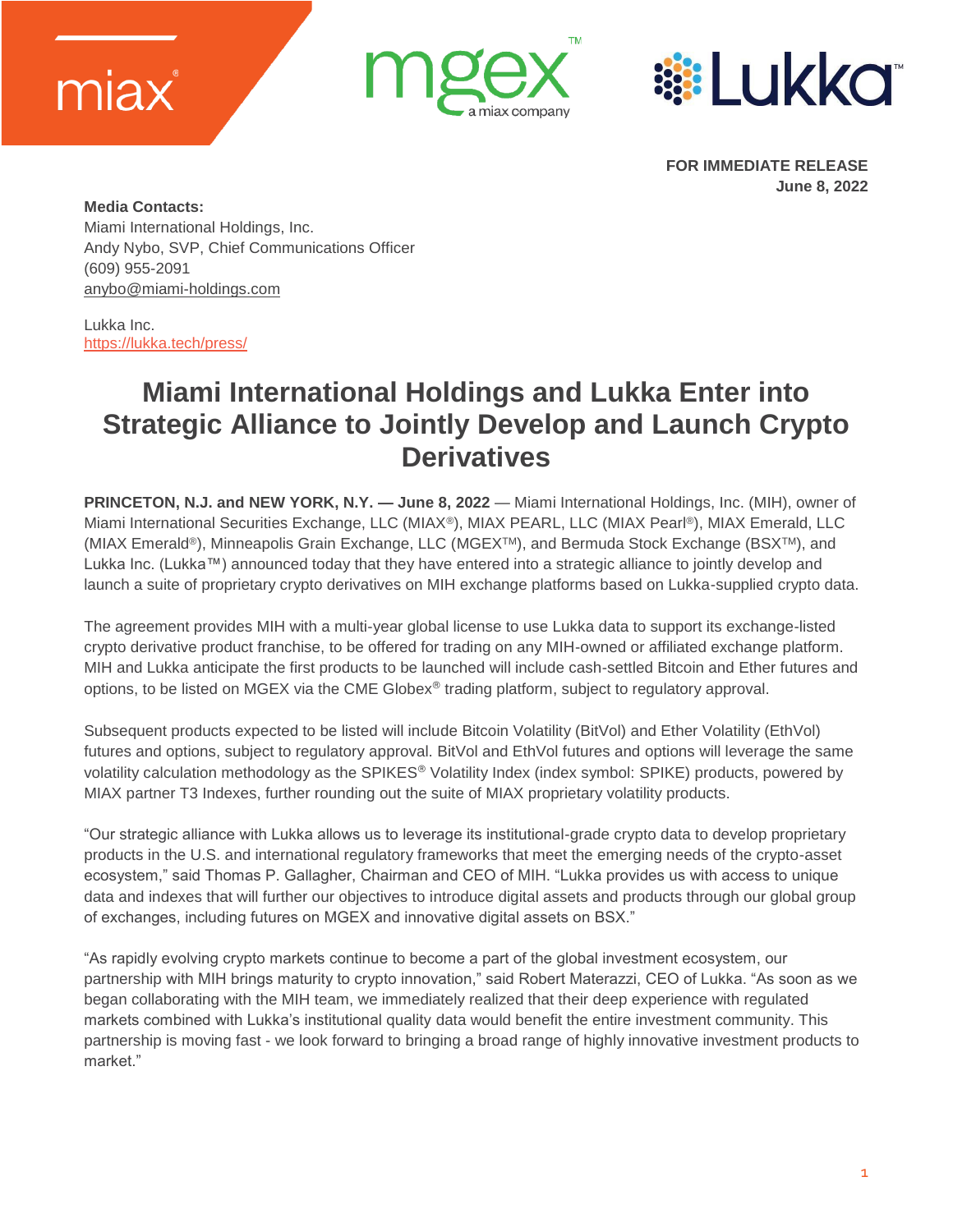





"MIH is focused on bringing innovative products to the global investment community, and our best-in-class suite of crypto data and indexes are integral to our proprietary product initiatives that we plan to offer through our exchanges," added Joseph W. Ferraro III, President of MIAX Futures. "Lukka has quickly established itself as one of the largest crypto and digital asset data reporting hubs, with institutions globally relying on Lukka's valuation and benchmarking services to accurately reflect the prices of their digital assets. We believe that crypto derivatives based on Lukka's data and indexes will resonate with these institutions for both hedging and speculative purposes."

**###**

## **About MIAX**

MIAX's parent holding company, Miami International Holdings, Inc., owns Miami International Securities Exchange, LLC (MIAX®), MIAX PEARL, LLC (MIAX Pearl®), MIAX Emerald, LLC (MIAX Emerald®), Minneapolis Grain Exchange, LLC (MGEX<sup>™</sup>), and Bermuda Stock Exchange (BSX<sup>™)</sup>.

MIAX, MIAX Pearl and MIAX Emerald are national securities exchanges registered with the Securities and Exchange Commission (SEC) that leverage MIAX's industry-leading technology and infrastructure to provide U.S. listed options trading to their member firms. MIAX serves as the exclusive exchange venue for cash-settled options on the SPIKES® Volatility Index (Ticker: SPIKE), a measure of the expected 30-day volatility in the SPDR® S&P 500® ETF (SPY). In addition to options, MIAX Pearl facilitates the trading of cash equities through MIAX Pearl Equities™.

MGEX is a registered exchange with the Commodity Futures Trading Commission (CFTC) and is a Notice Registered Securities Futures Product Exchange with the SEC. MGEX serves as the exclusive market for a variety of products including Hard Red Spring Wheat, SPIKES Futures, BRIXX Commercial Real Estate Futures and TAX Futures. MGEX is a Designated Contract Market (DCM) and Derivatives Clearing Organization (DCO) under the CFTC, providing DCM, DCO and cash market services in an array of asset classes.

BSX is a fully electronic, vertically integrated international securities market regulated by the Bermuda Monetary Authority (BMA) specializing in the listing and trading of capital market instruments such as equities, debt issues, funds, hedge funds, derivative warrants and insurance linked securities. A full member of the World Federation of Exchanges and affiliate member of the International Organization of Securities Commissions, BSX is globally recognized, including by the SEC.

MIAX's executive offices and National Operations Center are located in Princeton, NJ, with additional offices located in Miami, FL, Minneapolis, MN, and Hamilton, Bermuda.

To learn more about MIAX visit [www.MIAXOptions.com.](http://www.miaxoptions.com/)

To learn more about MGEX visit [www.mgex.com.](http://www.mgex.com/)

To learn more about BSX visit [www.bsx.com.](http://www.bsx.com/)

## **About Lukka**

Founded in 2014, Lukka serves the most risk mature businesses in the world with institutional data and software solutions. Lukka bridges the gap between the complexities of blockchain data and traditional business needs. Its